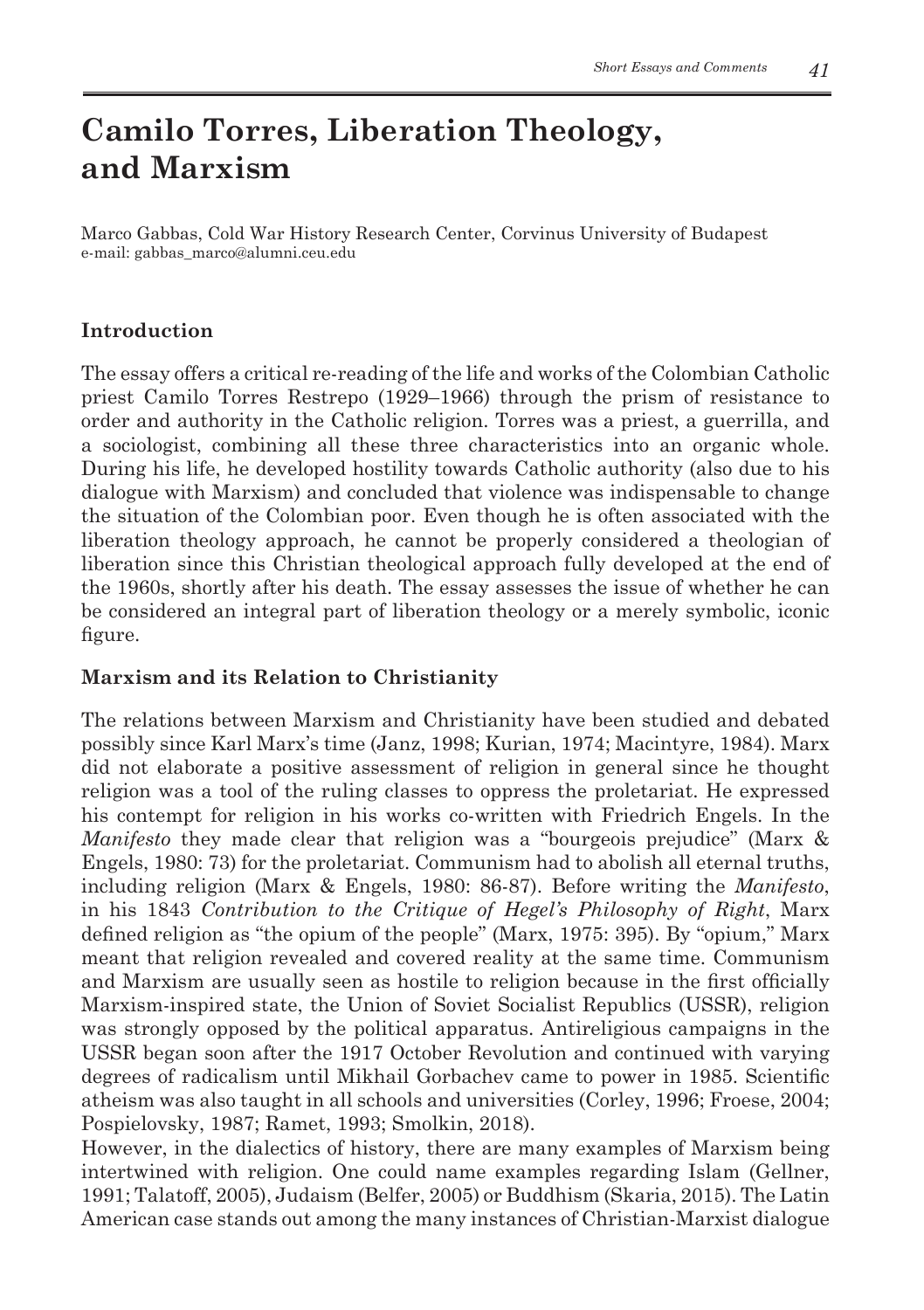(Löwy, 1993). The most organic and developed product of this dialogue is the Latin American theology of liberation (Berryman, 1987; Boff, 1978; Ellacuría & Sobrino, 1990; Gutierrez Merino, 1975). Liberation theology had been in the making since the beginning of the 1960s, but it reached maturity towards the end of the decade. The works and life of Camilo Torres (1929–1966), the famous Colombian priestguerrilla, can be useful to single out and analyze a few key concepts, which were later fully developed by liberation theology. After his death, Torres became an icon not only in Colombia and in the rest of Latin America but among many Catholics worldwide. According to Walter Joe Broderick (1980), he was "the Che Guevara of Catholics". The ethics of Torres and liberation theology often clashed with the ecclesiastical hierarchy and the Catholic Church's political status quo. This essay assesses a few questions related to Camilo Torres through a re-reading of his original works. Why did Torres turn so radically against ecclesiastic authority and order? Why and how did Marxism influence Torres' thoughts? Did resistance to authority, Christianity and Marxism influence Torres' violent choice? Was Torres a mere unimportant myth, only superficially connected to liberation theology?

#### **Torres' Christianity and Marxism**

The following sections refer to the collection of Camilo Torres' *Escritos* published in Bogotá by the Katariche publishing house in 1985 and on the book-interview with Torres published by the journalist Rafael Maldonado Piedrahita in 1957. There are more recent collections of Torres' works (2002), but I chose to refer to the Katariche edition because of its greater variety of materials. Thus, it is better suited to present a complete analysis of Torres' thoughts. The Katariche collection contains personal notes, letters, articles, interviews, conference papers and declarations by Torres, divided into six parts and an appendix. The division is extremely useful. This published collection of primary sources allows the reader to follow the religious, theological and ideological-political evolution of Camilo Torres from his first years in the seminar until his politicization and his death.

The anonymous introducer of Torres' writings notes that Camilo Torres lived at a time when the Catholic Church in Colombia was considered to be without opposition. The canonical trial against Torres was certainly "not a model of ecclesiastical dialogue" (Torres, 1985: 3). S/he also claims that Camilo Torres' story could possibly happen only in Colombia, because of the compact and stagnant Catholic tradition of that country; because of the subdued dependence that the tradition came to impose on the dispossessed classes; because of the rotating game of powers – mostly oligarchic powers – from the hands of the liberals to the hands of the conservatives; and because of the consubstantial appearance of democracy in Colombia, that justifies the situation of destitution in which the Colombian people lives. Torres' mother testified that he grew convinced that the situation of the subaltern could change only via the revolutionary, armed takeover of power by the popular classes (Torres, 1985: 4). In this, Torres was dramatically isolated in the Catholic Church.

However, why did Camilo Torres die "like an excommunicated person, under the bullets of 'legitimately established' order" (Torres, 1985: 4)? His rebellion against the church and state authorities happened over time. Torres made many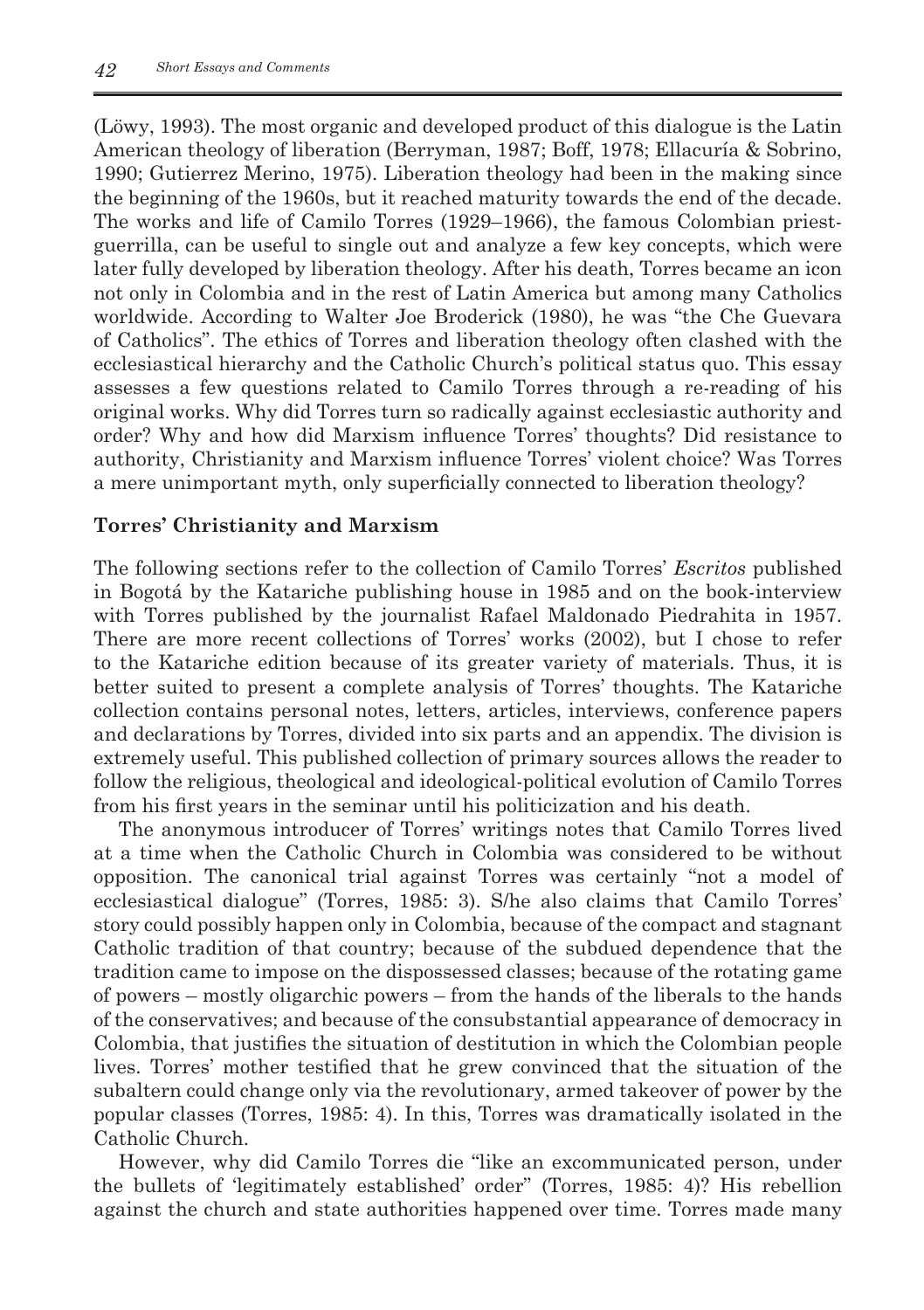attempts at improving the situation with other means. He tried to influence public opinion, to mobilize the masses peacefully. He collaborated with official programs in the fields of education, cooperatives, and agrarian reform. Looking at these developments, his decision to take up arms was taken after many experiences with personal defeat (Torres, 1985: 6-7). Torres was a sociologist as well as a priest. Sociology gave him tools to understand Colombian society deeply. He took his final decision after making a severe analysis of Colombian society and its Church. In his opinion, the Colombian clergy and especially its hierarchy were completely alien from the necessity of social justice (Torres, 1985: 53). Torres, who was of bourgeois origins, thought the only way to change Colombia was to oppose the bourgeoisie, live with the poor, and have faith in its values. He concluded that "all lukewarm reformism" (Torres, 1985: 5) was out of date and that to make the revolution was the only way to love the people.

Torres' strong social and political convictions also stemmed from his strong Christian faith. Looking at Communist hostility towards religion, it may sound a strange comparison, but I argue that some of Torres' claims are compatible with historical materialism. The possibility and sometimes the necessity of Christian-Communist dialogue and collaboration are not new. Several 20th-century authors made this point. In the mid-1970s, the Indian K. Mathew Kurian noted that though Marx and Engels negatively treated religion, Engels conceded that early Christianity was a truly revolutionary movement (Kurian, 1974: 3). Kurian also argued that positive changes had been happening within Christianity in the previous decades, since Pope John XXIII ended the old "anti-communist phobia" (Kurian, 1974: 15), granting that Christian-Communist dialogue was possible. Kurian was not alone. The Scottish-American philosopher Alasdair MacIntyre (1984) also wrote a book stressing important common points between Marxism and Christianity. The historian of religions Denis R. Janz (1998), conversely, maintains that Christianity and Marxism dialogued so much throughout history that, willing or not, Christianity absorbed many Marxist characteristics. A Marxist scholar like Domenico Losurdo contended that Christianity – which was in a way the "intimate retreat" that followed the defeat of the National Jewish Revolution – "stimulated the emergence of a universalistic thought" (2012: 29). More to the point of Torres' compatibility with historical materialism, this compatibility is shown by Torres' attention to material, concrete, historical matters and by his studies on how to change his country's material conditions. In a way, he wanted to change history, and his strong conviction of the necessity of these material changes is strongly reminiscent of historical materialism.

Torres began to denounce the Catholic hierarchy in 1965 publicly. In his opinion, the Church was far from the Gospel. Instead, it had been contaminated by power and money, in a sense prostituting itself to the rich. He concluded that the Church was strongly allied with those structures he wanted to change, as required by love (Torres, 1985: 54). His conflict with the Catholic hierarchy was also due to his role as a political leader. When the Church tried to enclose him into an office, Torres said that he was disgusted by the fact that they wanted to put him away from the world's problems (Torres, 1985: 10). There was a clear incompatibility of values because Torres saw the priesthood as a service to his neighbour to create a *radically human* world. His decision to abandon the priesthood caused him personal issues,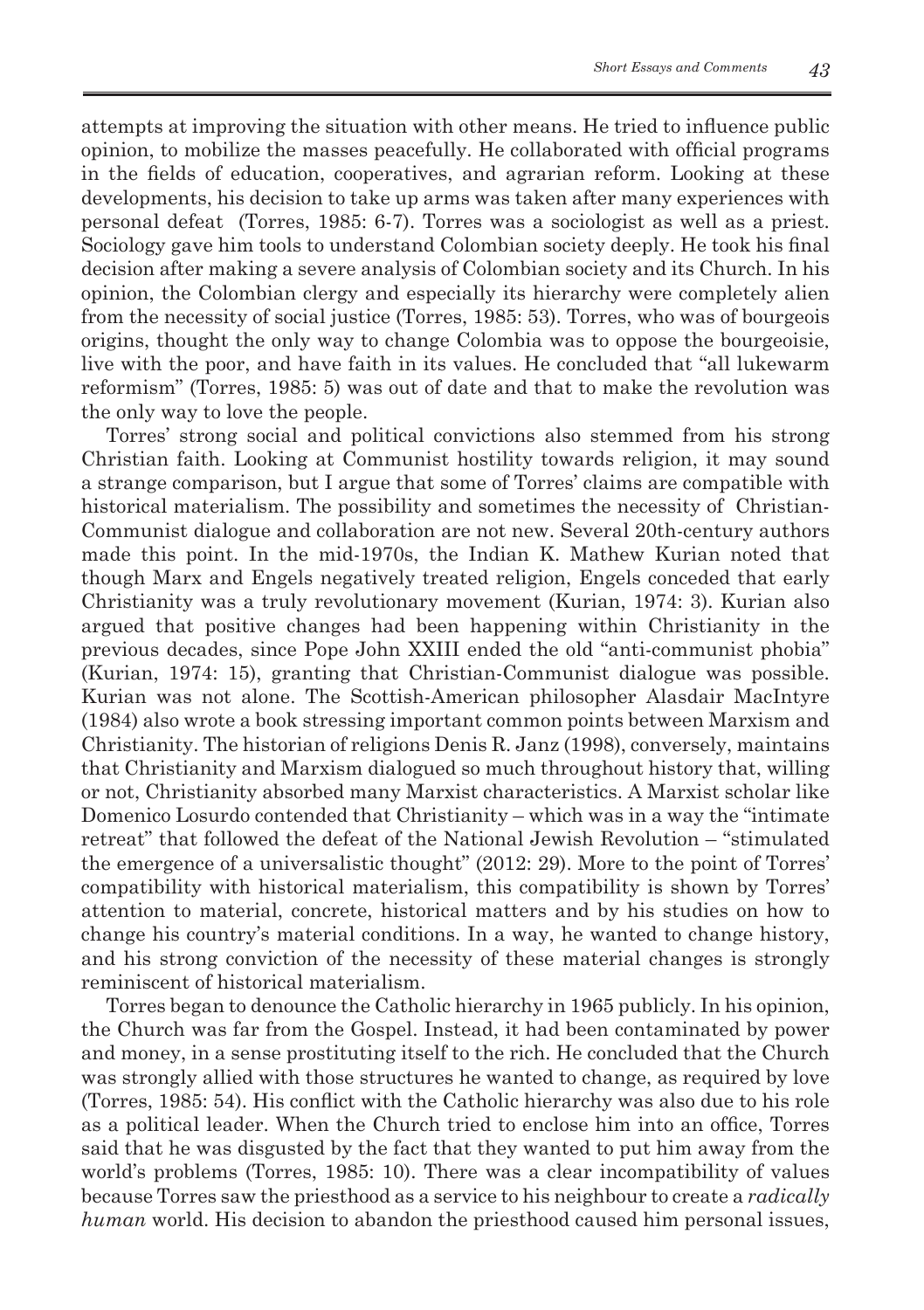also because he could no longer celebrate the Eucharist. However, he thought he was preparing a different, radical Eucharist: no longer with exploiters and exploited together, but with all humans as equals (Torres, 1985: 11).

Torres' challenge to authority cannot be understood without his alliance with Marxists. Torres' dialogue and alliance with Marxists have been highlighted and studied by several scholars, like his biographer Walter Joe Broderick (1996). However, also Alejandro Sánchez Lopera (2006), Darío Martínez Morales (2011), Daniel H. Levine (2011) and Lucia Picarella (2019) underlined this crucial link, without which any discussion on Torres would be incomplete. Torres' welcoming attitude towards Marxism was not born in a void. Michael Löwy emphasized in a crucial article that, since the early 1960s in Latin America, Marxism and Christianity developed a "surprising convergence", which was "one of the most important factors of social transformation in the modern history of the hemisphere" (1993: 28). Löwy was convinced that the "profound change" which "occurred in Latin American Catholic culture as a result of broad sectors having embraced and incorporated some of the basic tenets of Marxism" amounted to no less than an "irreversible historical fact" (1993: 28). Most scholars, however, focused on the contributions of Marxism – and of other Marxist thinkers like Gramsci (Semeraro, 2016) – to liberation theology (Tahar Chaouch, 2007).

Torres' thoughts and deeds deserve study precisely because they evolved in an early stage of liberation theology. According to Torres, the Marxist-Christian alliance was indispensable to bring about political change in Colombia. Structures could change, but only "with a pressure from the majority, be it a peaceful or violent pressure, according with the attitude of the minority leading class" (Torres, 1985: 9). In Torres' eyes, the leaders could be Christians or Marxists. If they were Marxists, Christians must support them. In a way, Camilo Torres was a pragmatist. He recognized that there were basic incompatibilities between Christianity and Marxism because the latter was a materialist and atheist philosophy. However, there were more points of incompatibility between *his* Christianity and the Church than between Christianity and Marxism. Therefore, he repeatedly attacked anti-communism because he saw in it – masked by Christianity and patriotism – a defence of the ruling classes and of the Church, which in his view defended structural and ethically unacceptable privileges. Torres recognized several useful technical contributions from Marx. Moreover, he viewed the Marxian critique of religion as helpful to find a more authentic Christianity (Torres, 1985: 11).

## **The Radicalisation of Camilo Torres**

Reading his personal notes written while he was a seminarist, Torres sounds like an average, extremely pious young priest (Torres, 1985: 15-16). However, a 1956 interview was released to the journalist Rafael Maldonado Piedrahita – which was published in a book titled *Conversaciones con un sacerdote colombiano* (Maldonado Piedrahita, 1957) – revealed the first signs of radicalization. At the time, Torres was doing research in Bogotá for his sociology thesis. Though he acknowledged the existence of remnants of feudalism in Colombia, he thought that by that time, Colombia was in a regime of industrial capitalism. This capitalism, however, was not improving but instead exploiting the country. Torres was convinced that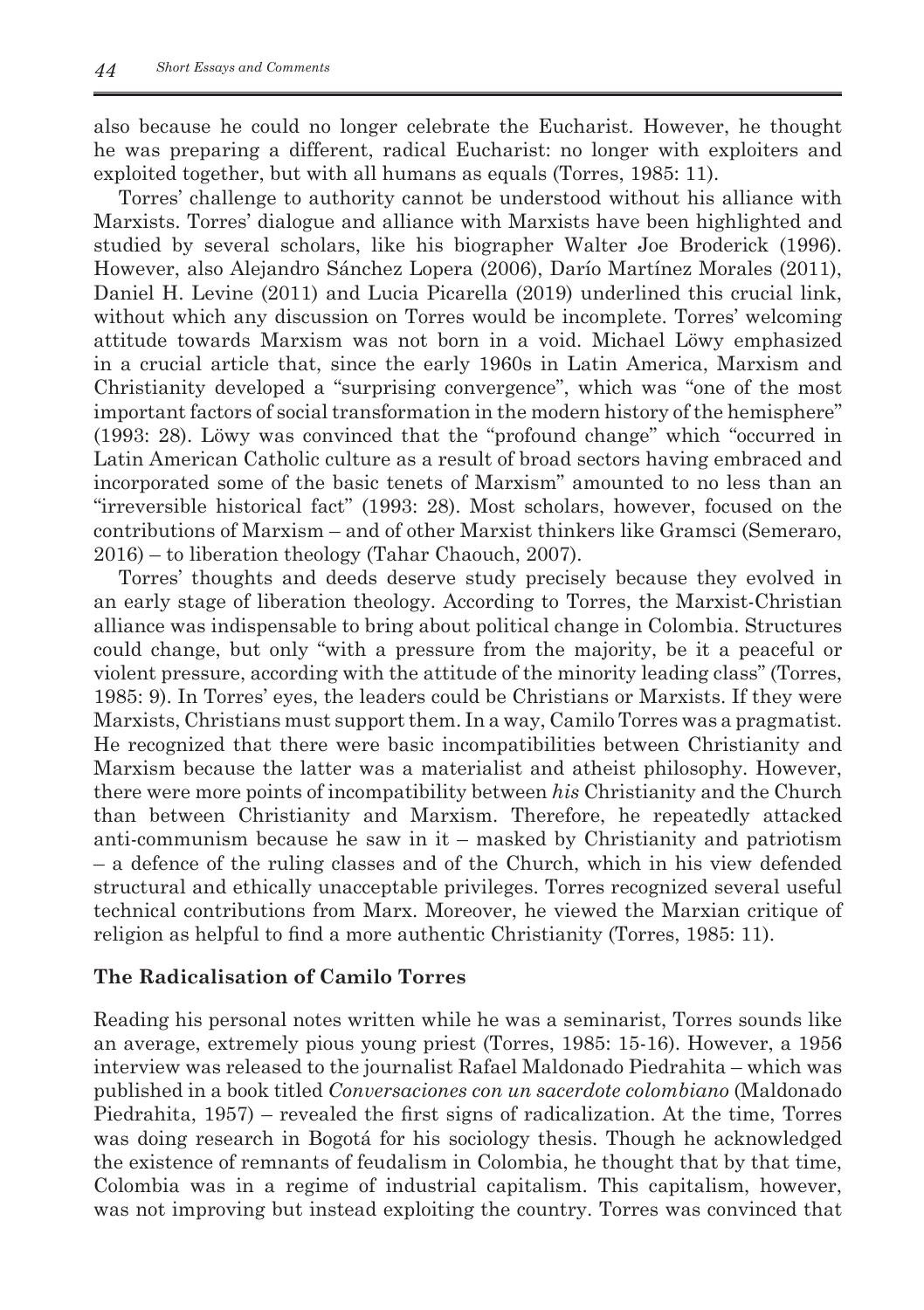Indigenous America was a victim of North American economic imperialism. This imperialism could be summarised as profiting from cheap labour and raw sources. Moreover, imperialism brought a sense of responsibility away from those whom it exploited. However, at the time, Torres was not ideologically *a priori* in favour of any other political system.

To a question on whether the Church had an exclusively spiritual approach to social problems, Torres answered that a spiritual approach did not exclude a socioeconomic one, in the light of an "integral" Christian humanism (Maldonado Piedrahita, 1957: 44-45). He also claimed that socioeconomic reality used to be neglected by Christianity. On the other hand, Socialism presented these issues more violently, while, according to the Abbé Pierre, "Catholics had forgotten certain pages of the Gospel" (Maldonado Piedrahita, 1957: 45). According to Torres, Socialism began to influence the Church immediately after the publication of "Marx's Socialist Manifesto in 1847" (Maldonado Piedrahita, 1957: 46). The Church was influenced by Socialism in its attitude rather than in its doctrine.

Overall, Torres thought that Christians (and also Jews) had fought socioeconomic inequalities in the past. While the Gospel was not intended to change society, it indirectly influenced important changes like the abolition of slavery, the democratic valorization of the human being and Marxist humanism. According to Torres, Marxist humanism was, indirectly, a product of the Christian humanist movement (Maldonado Piedrahita, 1957: 64-65).

In a 1964 text on economic planning, Torres noted that he ideally believed in a plural society. He was not per se opposed to any ideology, including Marxism. He had a positive, even though the somewhat one-sided and optimistic opinion of the economic accomplishments of the Soviet Union:

The Soviet Union, to a large extent thanks to its system of economic planning, with state control on the means of production, has come to be today at least the second world economic power, departing from a state of underdevelopment in 1917. (Torres, 1985: 40)

Looking at sheer figures, Torres had a point, since the development of the Soviet Union was certainly something unprecedented in history. However, he did not know or did not comment on the human cost, the contradictions and the chaos which went along with this development, which included millions slaughtered under the rule of Stalin. Analyzing how the majority classes could exert political pressure on the ruling minority, he noted a few ideas. Firstly, it was difficult to find political organizations, but they could be masked as social ones and go underground. The popular classes lacked motivation. They needed the struggle to get motivated. The clearer the motivation is, the easier it is to acquire it. Political, economic, and social pressure had to go hand in hand. He intended all actions, "legal and illegal, peaceful and violent", to bring about the certain governmental decision by political pressures. These decisions could be "within the existing political structures; they could reform them; or they could change them". Consequently, political pressures could be meant to "obtain accidental changes, to reform these structures or to change them" (Torres, 1985: 44-46)*.*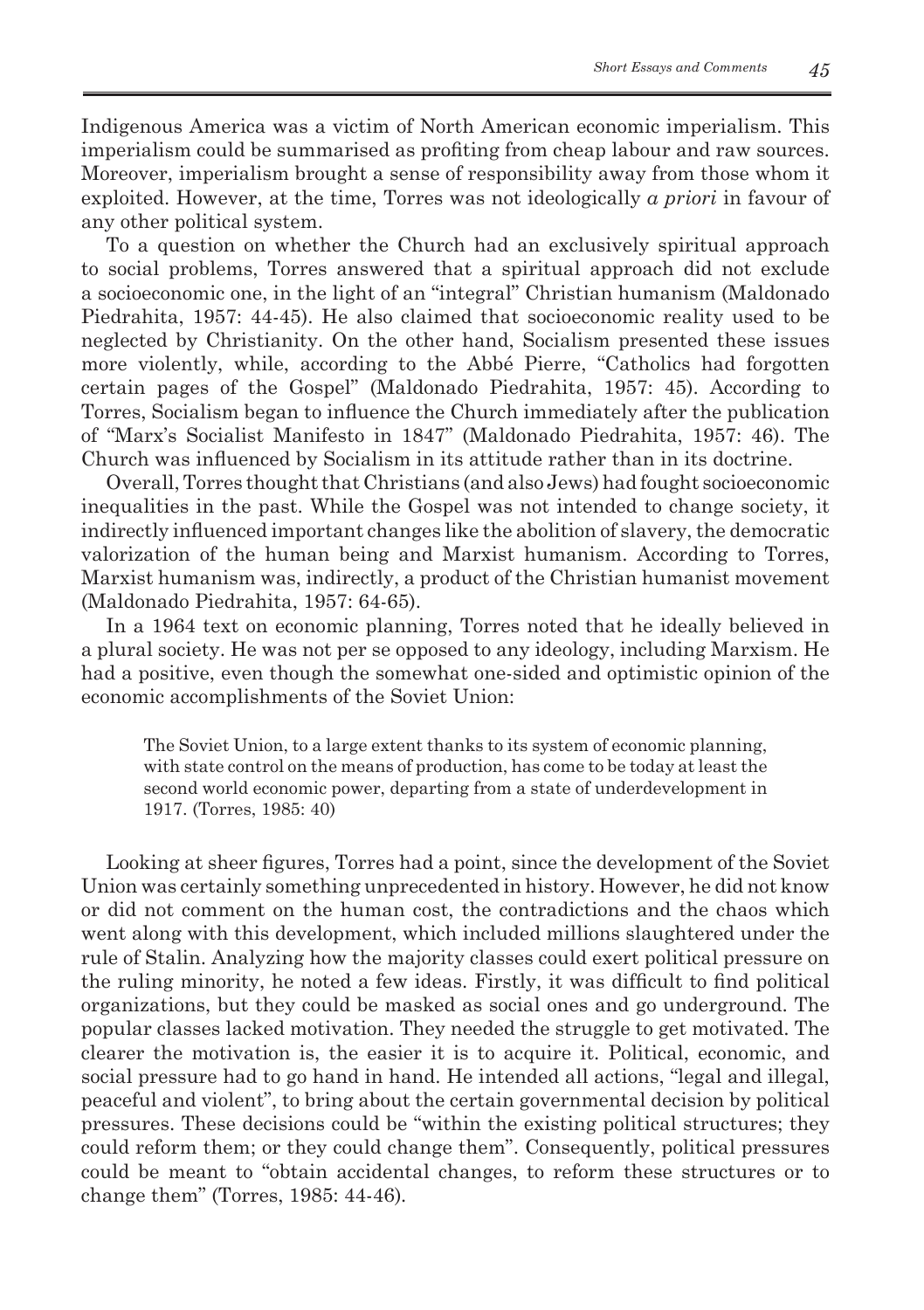According to Torres, the majority classes had been so far engaged in struggles for accidental – i.e. not structural – changes, like a few economic improvements. Reformist changes are transitionary changes; that is, they imply the interests of both classes. These solutions do not change structures, but they adapt to the interests of both classes. They could also prepare society for fundamental changes. A *revolutionary change* was meant to change *the structure*: property, income, investment, consumption, political and administrative organization. International relations also change from an economic, cultural, political point of view. The ruling class acts in a different way, according to the intensity of the pressure coming from the popular classes and can act according to the principle "to sacrifice something not to lose everything" (Torres, 1985: 47). In conclusion, Torres argued that: 1) in underdeveloped countries there could not be changes without pressure from the popular classes; 2) a peaceful revolution could happen if the ruling class had a high level of *foresight* (mind that according to Torres, foresight was a sort of realism, different from a *desire* to change things); 3) violent revolution was likely because ruling classes had a low level of foresight. To sum up: economic planning oriented towards the majority was not possible without a structural change that would allow the majority to exert political pressure, and economic planning could be done only by the state. Torres stated that Christians had to contribute to political change without betraying the practice of charity. Their reaction should not be opportunist or defeatist. Like Christ, they should incarnate into humanity, into its culture and into its history. In other words, they should try to affect socioeconomic structures (Torres, 1985: 48). Torres was convinced that Marxism and Christianity were the only two movements that could bring about political change.

### **Camilo Torres and Liberation Theology**

According to several authors, Camilo Torres foresaw the key tenets of the theology of liberation. Phillip Berryman (1987) noted that Camilo Torres intuitively laid the foundation stone of what later developed into the theology of liberation. Martínez Morales also concurred that Torres was "without any doubt […] pioneer" (2011: 161) of certain ideas of the theology of liberation, such as the justification of emancipatory violence. Certainly, there are many common points between Torres' thoughts and liberation theology. However, an interesting question to pose is: are these similarities just coincidental? That is: did theologians of liberation develop similar ideas just because they lived in the same Latin American circumstances, or were they actively, consciously inspired by Torres? To assess this question, an analysis of a few works of the main theologians of liberation is in order.

In his book *Teología de la liberación. Perspectivas* (1975), the Peruvian theologian of liberation Gustavo Gutiérrez Merino noted that the strong socioeconomic polarisation of Latin America brought the oppressed in contact with Marxists. He specifically mentioned Camilo Torres as one of the crucial examples of politically active priests (Gutiérrez Merino, 1975: 143). To corroborate that Christian-Marxist dialogue in Latin American was fruitful, he quoted Fidel Castro, who praised Torres in a 1969 speech: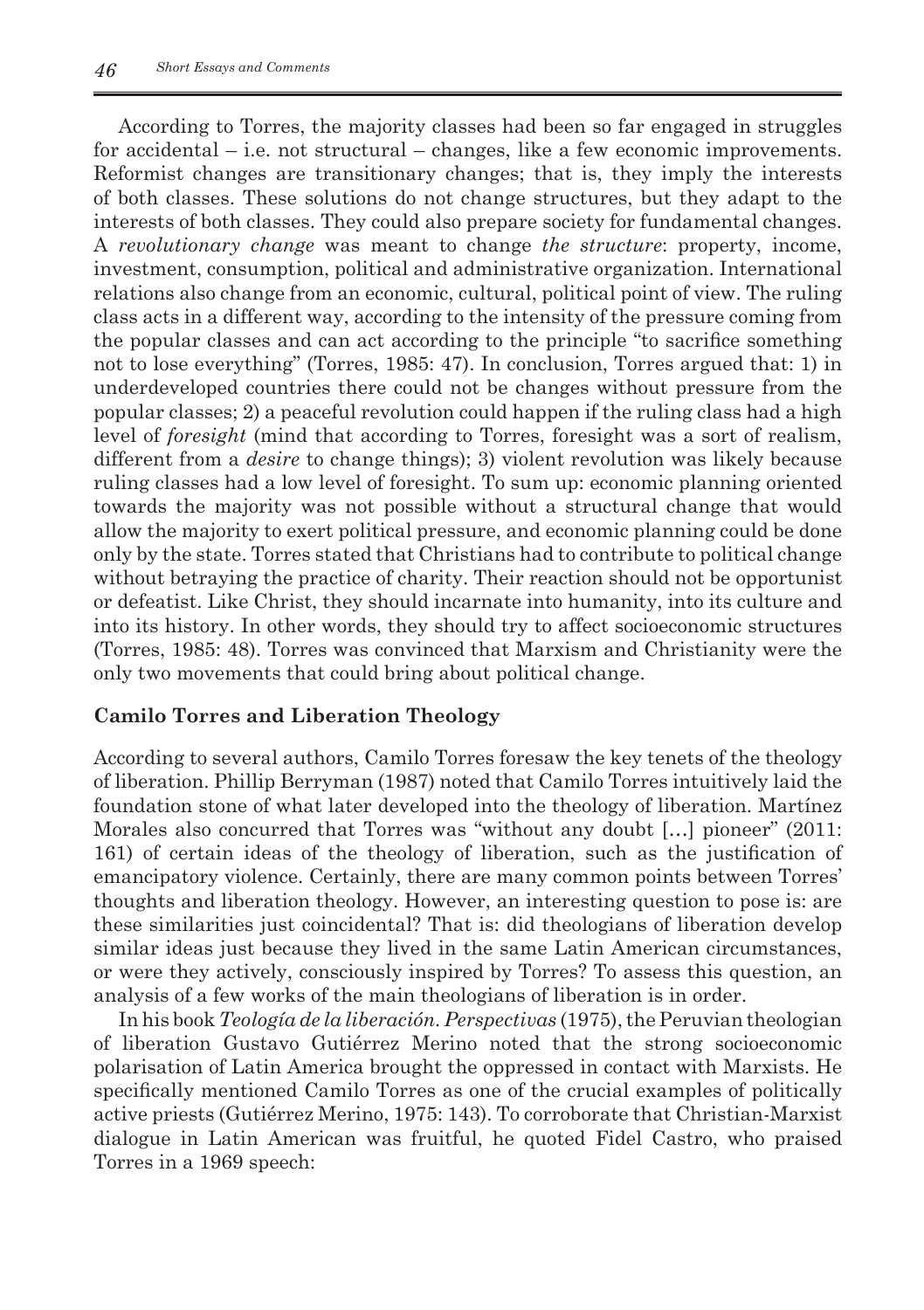The Case of Camilo Torres demonstrates this: a priest went there to die for the fighters for the liberation of his people. And for this, he constitutes a whole symbol of revolutionary unity for the peoples of Latin America. (Gutiérrez Merino, 1975: 140)

For Gutiérrez Merino, Torres was a committed Christian who "escaped" the Church, which did not understand the gravity of Latin American socioeconomic problems. Those like Torres who thought differently were regarded as "unruly and even dangerous members" (Gutiérrez Merino, 1975: 266) of the Church. In Gutiérrez's opinion, however, to leave the Church and to try to build something else outside was not desirable. He hoped in a renewed Church where people like Torres would consistently feel at home.

One more important theologian of liberation who was inspired by Torres was the Nicaraguan Ernesto Cardenal. Cardenal (1925–2020) was a famous poet and served as Minister of Culture in the Sandinista government between 1979 and 1987. In 1984, he was suspended from the priesthood by John Paul II. The book *La santidad de la revolución* (1976) is a dialogue between Cardenal and a German interviewer, Hermann Schulz. Describing the humble wooden house where Cardenal lived, Schulz noted: "On the […] walls hang posters of Sandino, of Camilo Torres […] and Ernesto 'Che' Guevara […] Over Ernesto's bed, a big crucifix made of oxidated metal pieces" (Cardenal, 1976: 14-15). When discussing religious groups rejected by the official Church, Cardenal declared that the official Church deviated from "true Christianity" (1976: 41) and that "the first task of the Christian is to make revolution. Revolutionary struggle is a priestly struggle, like Camilo Torres said" (1976: 56). Another important meeting point between Cardenal and Torres is a collaboration with Marxists. According to Cardenal, "[i]f Marxists need Christians for the establishment of Socialism, also Christians need Marxists for the establishment of God's kingdom on the earth" (Cardenal, 1976: 59). Cardenal even included Torres in a poem:

There is resurrection of the flesh. Otherwise how can you have permanent revolution? One day "El Tiempo" came joyfully out to the streets of Bogotá (it arrived even here in Solentiname) CAMILO TORRES IS DEAD huge black letters and he is more alive than ever challenging "El Tiempo". Also like in that editorial of the *New York Times* If it is true that he died in Bolivia, as it seems, A myth ended together with a man. (Cardenal, 1976: 101)

The resurrection of the flesh probably refers to Christ's as well as to Torres' death. The resurrection of the flesh is necessary to have "permanent revolution", a term reminiscent of Trotsky (1986). In the writings of theologians of liberation, however, the life choices of Camilo Torres are not always presented without criticism. For instance, the Argentinian-Mexican theologian of liberation Enrique Dussel wrote in 1990 that Torres' choice to join the guerrillas was certainly an example of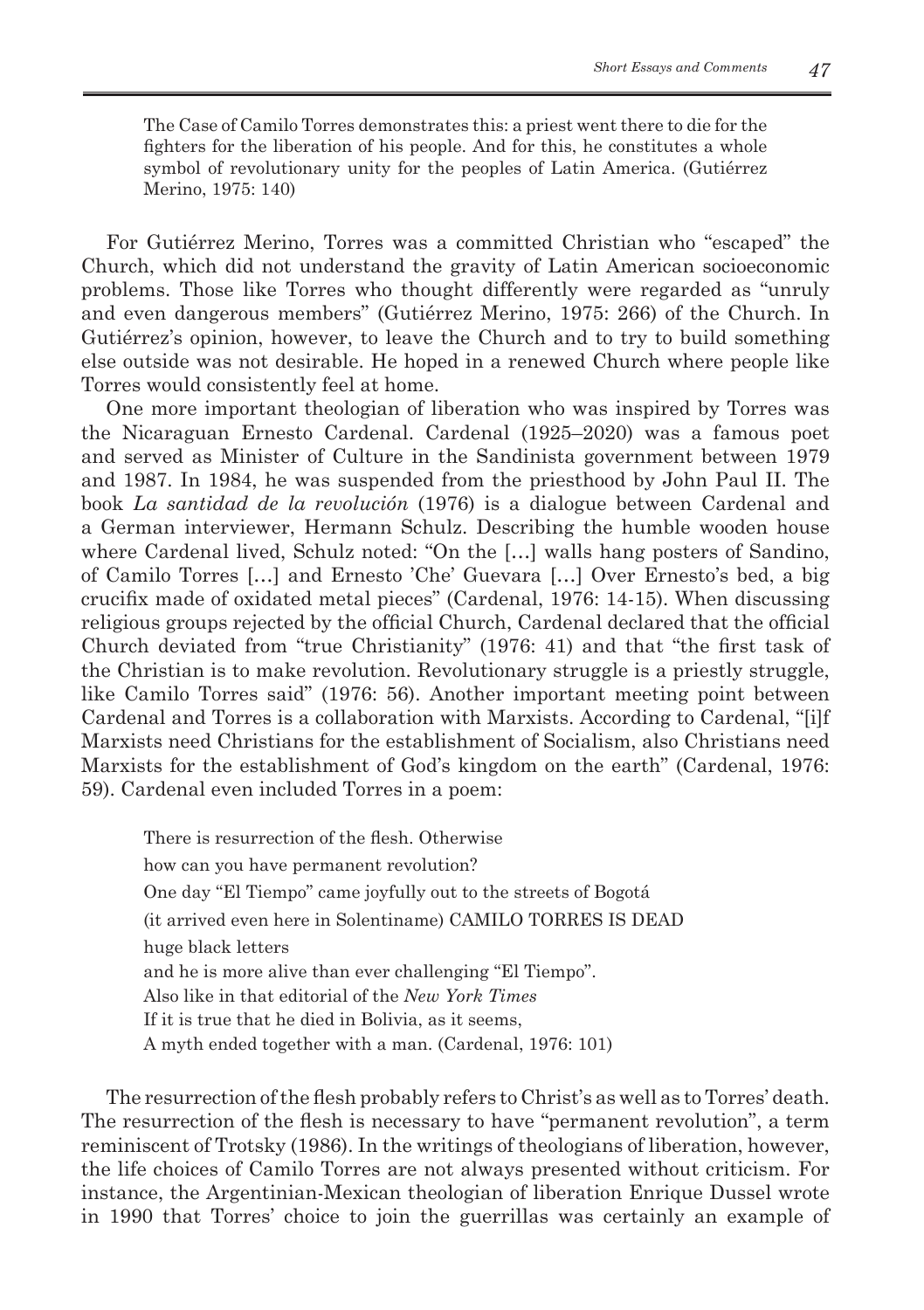"extreme commitment" which, however, was "the end of the '*foquista*' experience" (Ellacuría & Sobrino, 1990: 117) chosen by many young people in the 1960s. By "'*foquista*' experience", Dussel meant Che Guevara's strategy of *foquismo*, that is: even a small group of committed guerrillas (the *foco*) can trigger a revolution in the Latin American context. Even if all necessary conditions for revolution are not immediately present, the *foco* will help bring them about (Gabbas, 2017). Dussel probably implied that the *foquista* strategy had failed in many cases. Torres' death symbolized the end of that strategy, which had become outdated. "Another path has to be discovered," urged Dussel (Ellacuría & Sobrino, 1990: 117). For other theologians of liberation, however, Camilo Torres does not seem to have been a source of inspiration, at least not an explicit one. In the main works of important theologians of liberation, there are no explicit references to Torres. This is the case of the Brazilian Leonardo Boff (1978) – who sometimes wrote with his brother Clodovis (1986) – and of the Uruguayans Juan Luis Segundo (1978, 1989) and Julio de Santa Ana (1985). The Argentinian José Míguez Bonino (2007), Juan Carlos Scannone (2005), the Chilean Segundo Galilea (1978), the Basque-Salvadorian Jon Sobrino (1984), Pedro Casaldáliga and José María Vigil (1992) also do not mention Torres explicitly.

## **Camilo Torres Between Myth and Reality**

According to Daniel H. Levine (2011), the fact that many liberation theologians do not explicitly mention Torres is no surprise. Claiming that Torres was an impatient idealist, Levine argues that the practice of liberation theology was very different from Torres'. While liberation theology built on a long and patient work of education and communal charity, Torres looked for shorter paths and was fundamentally unaware of the political context and consequences of his choices. Therefore, Levine claims that Torres was an icon, an inspiring myth for liberation theology, but his concrete, actual contribution may be dismissed as irrelevant. Levine's argument deserves discussion because within the literature on Torres, he is one of the few authors whose interpretation is not very sympathetic. Certainly, Levine is right in expressing caution at excessively idolizing Torres (2011: 78-79). Idolisation does not work in historical accounts, and critical approaches are always welcome. However, I maintain that Levine's arguments are flawed and partial in many ways. Levine insists on Torres being a mere icon, but his argument can be turned upside down. Roberto Niccolai (1998: 65) conceptualized the "necessity of myth." A myth can be someone "able to polarise the aspirations of a community or of an epoch, rising up as a privileged or transcendent symbol" (Niccolai, 1998: 65). Doubtless, Torres was one of these symbols, especially for the Latin American Left, and especially for leftist Catholics. Torres may have been a myth and an icon, but an important one. Levine also criticizes Torres because of his supposed "totalizing rationalism" (Levine, 2011: 59) and "positivism" (Levine, 2011: 85). In Levine's view, Torres' sociological work was simple, deductive, and mechanical. Allegedly, Torres did not consider that his sociological findings may be wrong and that others' may be right.

His sociological studies' selection shows that Torres was a serious, thorough and principled scholar who did meticulous research. What made him different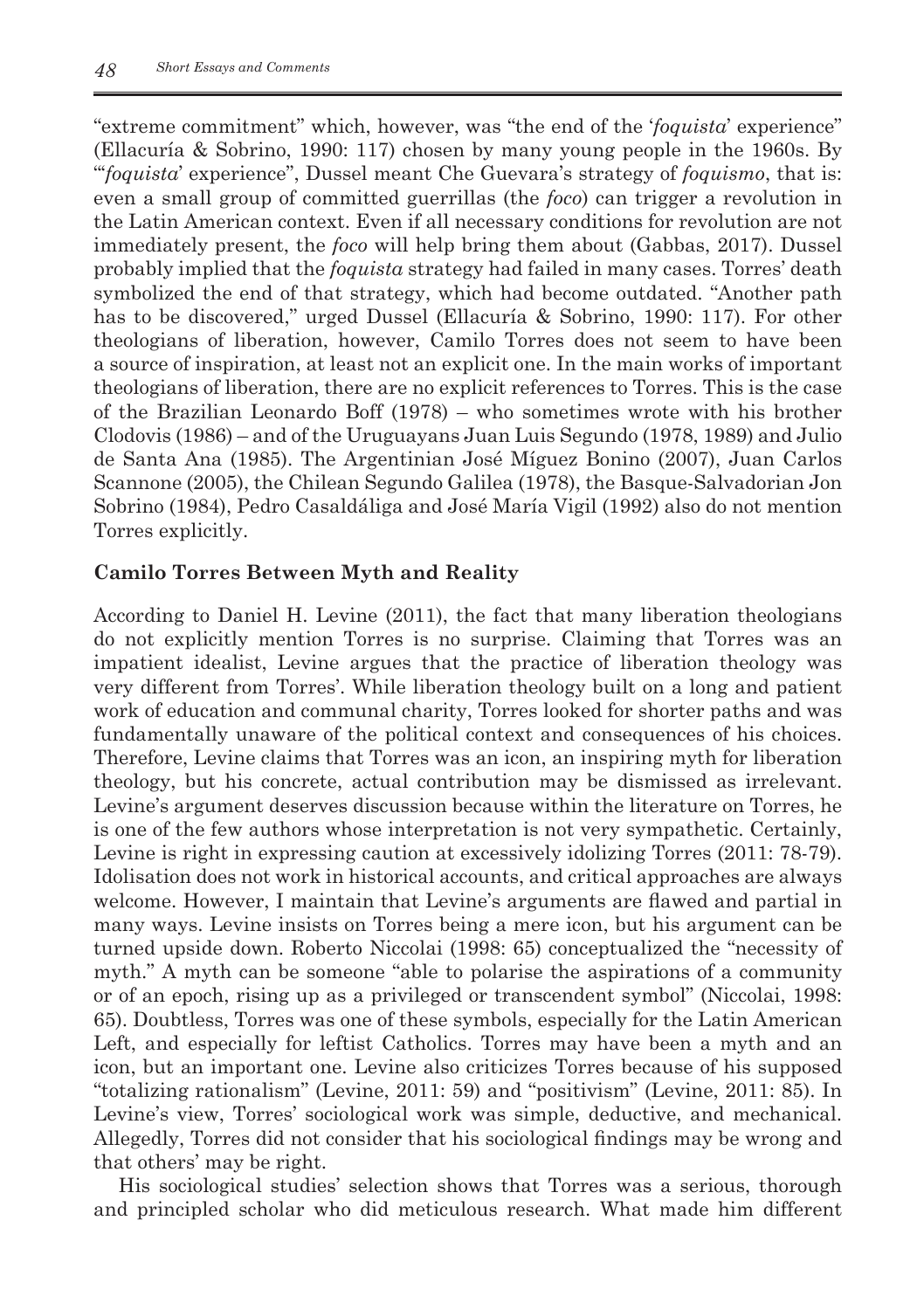from other sociologists is that he presented views against the grain and was so convinced that he decided to put them into practice. If we accuse Camilo Torres of something, it must be excessive consistency. Far from being an idealist, Torres was a pragmatist and extreme realist since he saw that the so-called democratic methods in Colombia were the instrument to "favour a wealthy minority" (Levine, 2011: 76). Levine quotes Valencia Tovar highlighting Torres' supposed idealism (2011: 87-88), but Valencia Tovar's opinion is problematic, to say at least since he was one of the generals responsible for Torres' death. Nor is it true that Torres was so self-confident and affected by "clericalism" (Levine, 2011: 84) that he did not concede others may be right. On the contrary, though he was an extremely pious Christian, he thought that Marxism was superior to Christian thought in many respects because the former had more "scientific logic" (Levine, 2011: 81). Finally, Levine also claims that Torres did not understand that "politics is never simple" (2011: 74). Obviously, politics is never simple, and with hindsight, it is easy to lambast Torres for not having adopted the "right" policy. Torres' choice may seem wrong in retrospect – he was soon killed, and the guerrillas quickly disbanded after his death – but a historian must look at facts in their historical context. Fidel Castro's success also influenced Torres' excessive optimism. Only a few years before, Fidel Castro had docked Cuba on a wrecked boat with only a handful on *barbudos*, yet he spectacularly managed to seize power. Moreover, Levine (2011: 79) admitted that the Torres inspired Nicaraguan Sandinistas to took power. However, despite the criticism or the praise of his figure, Torres made a change in the Latin American world and remains a symbol of the revolution of the poor.

#### **Conclusion**

In conclusion, the analyzed secondary and primary sources show that Torres developed his contempt for ecclesiastic and state authorities because of a complex chain of causes and through a long, troubled process. His final violent choice may be termed the mix of three key ingredients: a radical, humanist version of Christianity; Marxist influence; and his profound sociological convictions. His radical version of Christianity justified him to adopt force as means of social change. Torres integrated his radical, human version of Christianity with Marxism, which he saw as a precious tool of social change. Sociology was the third element that convinced Torres of the necessity of force to acquire a social change in Colombia. Sociology was, for Torres, a scientific tool that unmasked *ideology* in the Marxian sense of the word, that is, a smokescreen making determinate socioeconomic and political constructs look like an eternal reality. Torres' sociology, however, was an active and militant one. Torres' militancy, however, did not stop at critical writing essays since he thought that he should go from the library to the battlefield.

Finally, I want to stress once more that the fact that Torres was a "myth," an "icon", and a "symbol" does not imply that he was an unimportant one. Quite the reverse is true (enough to look at the popular songs on Torres sung by Los Olimareños, Victor Jara, and Judith Reyes). One must not forget that one of the reasons for this persistence is Torres' martyrdom, a *topos* that has exceptional importance in the Christian religion. Martyrdom may also explain the immense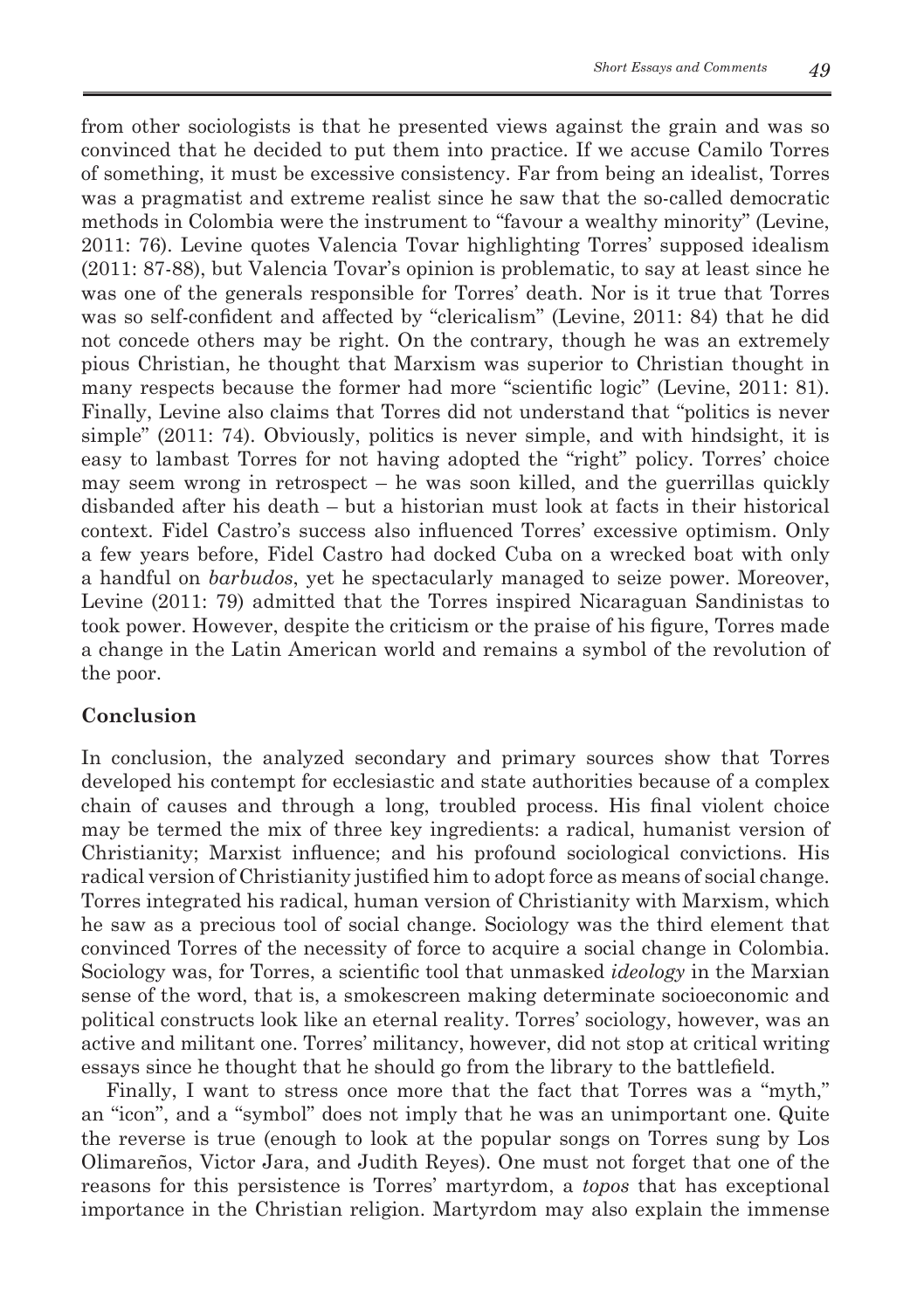popularity enjoyed by Torres' Argentinian-Cuban alter ego, Ernesto Guevara. Looking at the photographs of their cadavers, one sees they are quite similar: two bearded men laid on a stretcher with a bare, wounded chest (the signs of martyrdom). Though Guevara became immensely more popular and famous than Torres, the *topos* of martyrdom may explain the persistence of both myths.

### **Bibliography**

- Berryman, P. (1987). *Teología de la liberación*. Pepitogrillo (e-book edition).
- Boff, L. (1978). *Teología del cautiverio y de la liberación*. Madrid: Ediciones Paulinas.
- Bonino, J. M. (2007). *Towards a Christian Political Ethics*. Minneapolis: Fortress Press.
- Broderick, W. J. (1996). *Camilo Torres Restrepo*. CEME.
- Broderick, W. J. El cura guerrillero. *Semana*, 12/11/1980. Found [25.02.2020] at https:// www.semana.com/especiales/articulo/el-cura-guerrillero/60097-3
- Cardenal, E. (1976). *La santidad de la revolución*. Salamanca: Sigueme.
- Casaldáliga, P. & Vigil, J. M. (1992). *Espiritualidad de la Liberación.* Managua: Editorial Envio.
- Corley, F. (1996). *Religion in the Soviet Union.* London: Macmillan.
- De Santa Ana, J. (1985). *A Igreja dos Pobres*. São Bernardo do Campo: Imprensa Metodista.
- Ellacuría, I. & Sobrino, J. (Eds.) (1990). *Mysterium Liberationis: Conceptos fundamentales de la Teología de la Liberación*. Madrid: Editorial Trotta.
- Froese, P. (2004). Forced Secularization in Soviet Russia: Why an Atheistic Monopoly Failed. *Journal for the Scientific Study of Religion*, *43*(1), 35–50.
- Gabbas, M. (2017). Guerrilla War and Hegemony: Gramsci and Che. *Tensões Mundiais / World Tensions, 13*(25), 53–76.
- Galilea, S. (1978). *Teologia da libertação. Ensaio de sintese.* Madrid: Ediciones Paulinas.
- Gellner, E. (1991). Islam and Marxism: Some Comparisons. *International Affairs, 67*(1), 1–6.
- Gutiérrez Merino, G. (1975). *Teología de la liberación. Perspectivas*. Salamanca: Sigueme.
- Janz, D. R. (1998). *World Christianity and Marxism*. New York: Oxford University Press.
- Kurian, K. M. (1974). Marxism and Christianity. *Social Scientist*, *2*(8), 3–21.
- Levine, D. H. (2011). Camilo Torres: Fe, Política y Violencia. *Sociedad y Religión, 34–35*(19), 59–91.
- Lopera Sánchez, A. (2006). Ciencia, revolución y creencia en Camilo Torres: ¿una Colombia secular? *Nómadas*, 25, 241–258.
- Losurdo, D. (2012). *Fuga dalla storia? La rivoluzione russa e la rivoluzione cinese oggi*. Napoli: La scuola di Pitagora editrice.
- Löwy, M. (1993). Marxism and Christianity in Latin America. *Latin American Perspectives, 79*(20), 28–42.
- MacIntyre, A. (1984). *Marxism and Christianity*. Notre Dame: University of Notre Dame Press.
- Maldonado Piedrahita, R. (1957). *Conversaciones con un sacerdote colombiano*. Bogotá: Antares.
- Martínez Morales, D. (2011). Camilo Torres Restrepo, cristianismo y violencia. *Theologica Xaveriana, 61*(171), 131–168.
- Marx, K. (1975). *Scritti politici giovanili*. Torino: Einaudi.
- Marx, K. & Engels, F. (1980). *Manifesto del partito comunista.* Roma: Editori riuniti.
- Picarella, L. (2019). Camilo Torres Restrepo: Political Struggle, Sociology and Praxis. *Culture e Studi del Sociale, 4*(1), 63–76.
- Pospielovsky, D. V. (1987). *A History of Marxist-Leninist Atheism and of Soviet Antireligious Policies.* New York: Palgrave.